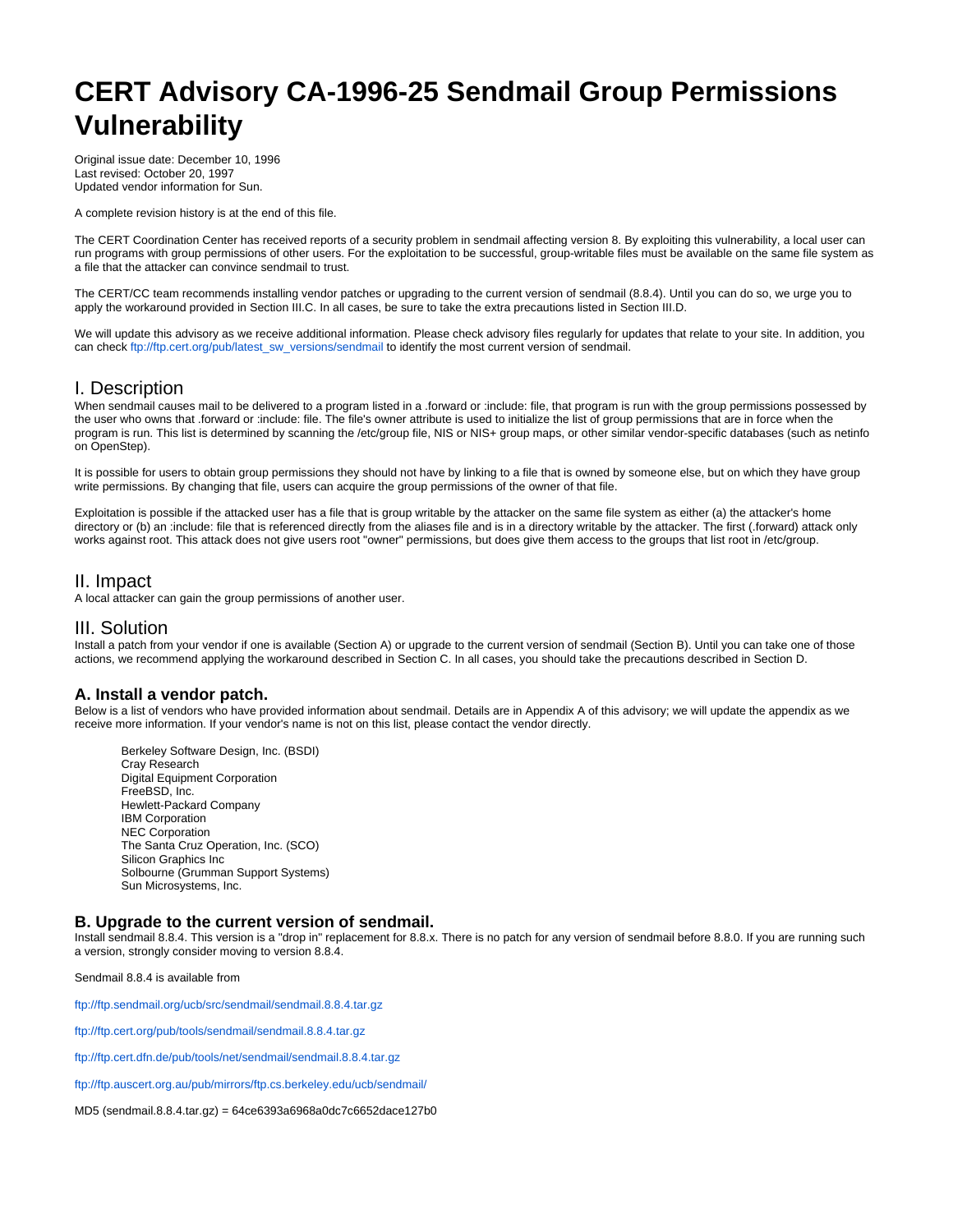Also in that directory are .Z and .sig files. The .Z file contains the same bits as the .gz file, but is compressed using UNIX compress instead of gzip. The . sig is Eric Allman's PGP signature for the uncompressed tar file. The key fingerprint is

```
Type bits/keyID Date User ID
pub 1024/BF7BA421 1995/02/23 Eric P. Allman <eric@CS.Berkeley.EDU>
         Key fingerprint = C0 28 E6 7B 13 5B 29 02 6F 7E 43 3A 48 4F 45 29
                              Eric P. Allman <eric@Reference.COM>
                              Eric P. Allman <eric@Usenix.ORG>
                              Eric P. Allman <eric@Sendmail.ORG>
                              Eric P. Allman <eric@CS.Berkeley.EDU>
```
When you change to a new version of sendmail, we strongly recommend also changing to the configuration files that are provided with that version. Significant work has been done to make this task easier. (In fact, it is highly likely that older configuration files will not work correctly with sendmail version 8.) It is now possible to build a sendmail configuration file (sendmail.cf) using the configuration files provided with the sendmail release. Consult the cf /README file for a more complete explanation. Creating your configuration files using this method makes it easier to incorporate future changes to sendmail into your configuration files.

Sun sendmail users: A paper is available to help you convert your sendmail configuration files from the Sun version of sendmail to one that works with sendmail version 8.8.x. The paper is entitled "Converting Standard Sun Config Files to Sendmail Version 8" and was written by Rick McCarty of Texas Instruments Inc. It is included in the distribution and is located in contrib/converting.sun.configs.

## **C. Apply a workaround.**

Eric Allman, the author of sendmail, has provided the following workaround. Note that this workaround is for sendmail 8.8.3. If you are running a version less than 8.8.3 we strongly recommend to upgrade at least to that version (or install the appropriate vendor patches). See CERT advisories [CA-95.08](http://www.cert.org/advisories/CA-95.08.sendmail.v.5.vulnerability.html) and [CA-96.24](http://www.cert.org/advisories/CA-96.24.sendmail.daemon.mode.html) for more information on vulnerabilities in older sendmail versions.

Set the UnsafeGroupWrites option in the sendmail.cf file. This option tells sendmail that group-writable files should not be considered safe for mailing to programs or files, causing sendmail to refuse to run any programs referenced from group-writable files. Setting this option is a good idea in any case, but may require your users to tighten permissions on their .forward files and :include: files.

The command "find <filesystem> -user root -type f -perm -020 -print" will print the names of all files owned by root that are group writable on a given file system. While this is only a partial solution we encourage you to carefully check all entries in your alias and .forward files (incl. aliases obtained via NIS, NIS+, or similar information systems) to check for group writable files.

In addition, group memberships should be audited regularly. Users should not be in groups without a specific need. In particular, root generally does not need to be listed in most groups.

As a policy matter, root should have a umask of 022 so that group-writable files are made consciously. Also, the aliases file should not reference :include: files in writable directories.

While checking for writable directories, it's not enough to check the permissions of the directory the file itself lives in. You also have to check all other directories "on top" of that dir. If you, for example, want to check the permissions of the file

/where/ever/here/file you have to check for group-write permissions not only in the directory /where/ever/here but also check the directories /where/ever and /where.

## **D. Take additional precautions**

Regardless of which solution you apply, you should take these extra precautions to protect your systems. These precautions do not address the vulnerabilities described herein, but are recommended as good practices to follow for the safer operation of sendmail.

Use the sendmail restricted shell program (smrsh)

With \*all\* versions of sendmail, use the sendmail restricted shell program (smrsh). You should do this whether you use vendor-supplied sendmail or install sendmail yourself. Using smrsh gives you improved administrative control over the programs sendmail executes on behalf of users.

A number of sites have reported some confusion about the need to continue using the sendmail restricted shell program (smrsh) when they install a vendor patch or upgrade to a new version of sendmail. You should always use the smrsh program.

smrsh is included in the sendmail Version 8 distribution in the subdirectory smrsh. See the RELEASE\_NOTES file for a description of how to integrate smrsh into your sendmail configuration file.

smrsh is also distributed with some operating systems.

Use mail.local

If you run /bin/mail based on BSD 4.3 UNIX, replace /bin/mail with mail.local, which is included in the sendmail distribution. As of Solaris 2.5 and beyond, mail.local is included with the standard distribution. It is also included with some other operating systems distributions, such as FreeBSD.

Although the current version of mail.local is not a perfect solution, it is important to use it because it addresses vulnerabilities that are being exploited. For more details, see CERT advisory [CA-95.02](http://www.cert.org/advisories/CA-95.02.binmail.vulnerabilities.html).

To use mail.local, replace all references to /bin/mail with /usr/lib/mail.local. If you are using the M4(1)-based configuration scheme provided with sendmail 8.X, add the following to your configuration file:

define(`LOCAL\_MAILER\_PATH', /usr/lib/mail.local)

WARNING: Check for setuid executable copies of old versions of mail programs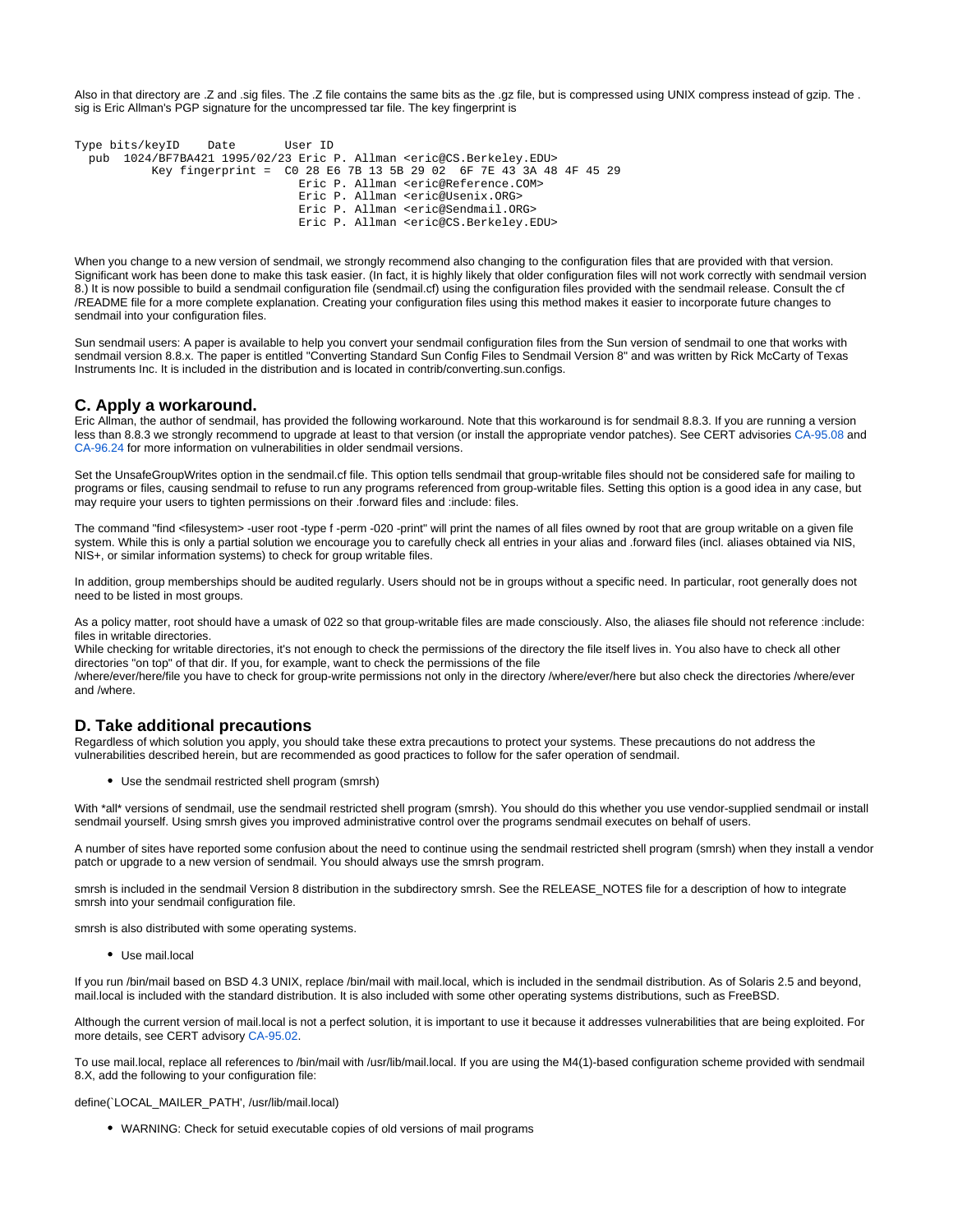If you leave setuid executable copies of older versions of sendmail installed in /usr/lib (on some systems, it may be installed elsewhere), the vulnerabilities in those versions could be exploited if an intruder gains access to your system. This applies to sendmail.mx as well as other sendmail programs. Either delete these versions or change the protections on them to be non-executable.

Similarly, if you replace /bin/mail with mail.local, remember to remove old copies of /bin/mail or make them non-executable.

# IV. Additional Notes

Three other sendmail vulnerabilities are described in CERT advisory [CA-96.20](http://www.cert.org/advisories/CA-96.20.sendmail_vul.html) and [CA-96.24](http://www.cert.org/advisories/CA-96.24.sendmail.daemon.mode.html); see those advisories for details.

Sendmail 8.8.4 also fixes a denial-of-service attack. If your system relies on the TryNullMXList option to forward mail to third-party MX hosts, an attacker can force that option off, thereby causing mail to bounce. As a workaround, you can use the mailertable feature to deliver to third party MX hosts regardless of the setting of the TryNullMXList option.

# Appendix A - Vendor Information

Below is a list of the vendors who have provided information for this advisory. We will update this appendix as we receive additional information. If you do not see your vendor's name, please contact the vendor directly.

## **Berkeley Software Design, Inc.**

BSD/OS is vulnerable to this problem and a patch (U210-030) is available from our mail-back patches server at

[patches@BSDI.COM](mailto:patches@BSDI.COM)

or via ftp at

<ftp://ftp.BSDI.COM/bsdi/patches/patches-2.1/U210-030>

## **Cray Research**

Sendmail version 8 has not been included in any released Unicos system, so this is not a problem for current Unicos systems.

## **Digital Equipment Corporation**

This problem is currently under review by engineering to determine if it impacts DIGITAL UNIX and DIGITAL ULTRIX sendmail implementations.

#### **FreeBSD, Inc.**

FreeBSD versions 2.1.5, 2.1.6, and 2.1.6.1 are affected by the group vulnerability. Versions 2.1.6 and 2.1.6.1 are affected by the denial of service vulnerability. All known sendmail security problems will have been addressed prior to the upcoming 2.2 release. Given the complex nature of the patches produced by the sendmail author, user's are encouraged to follow the workarounds described in this advisory or apply and install patches available directly from the author to upgrade to Sendmail 8.8.4 available from the URLs listed in this advisory.

We believe FreeBSD version 2.1.0 and prior to be unaffected by these particular vulnerabilities, however there are significant other security vulnerabilities in the sendmail supplied in prior releases. All FreeBSD users should consider upgrading to sendmail 8.8.4 or removing sendmail from their systems if they are concerned about unauthorized root access from an unprivileged user account.

## **Hewlett-Packard Company**

### **Vulnerabilities**

- 1. Sendmail Group Permissions Vulnerability
- 2. Denial of Service Attack using the sendmail configuration variable TryNullM\XList.

#### **Vulnerable releases**

9.x pre-10.2 10.x 10.2

The 9.x, pre-10.2 10.x sendmail is vulnerable with respect to the "Sendmail Group Permissions Vulnerability".

The 10.2 sendmail is vulnerable with respect to both the reported security holes.

Patches for these vulnerabilities are in progress.

#### **IBM Corporation**

The version of sendmail that ships with AIX is vulnerable to the conditions listed in this advisory. A fix is in progress and the APAR numbers will be available soon.

IBM and AIX are registered trademarks of International Business Machines Corporation.

## **NEC Corporation**

Checking out the vulnerability. Contacts for further information by